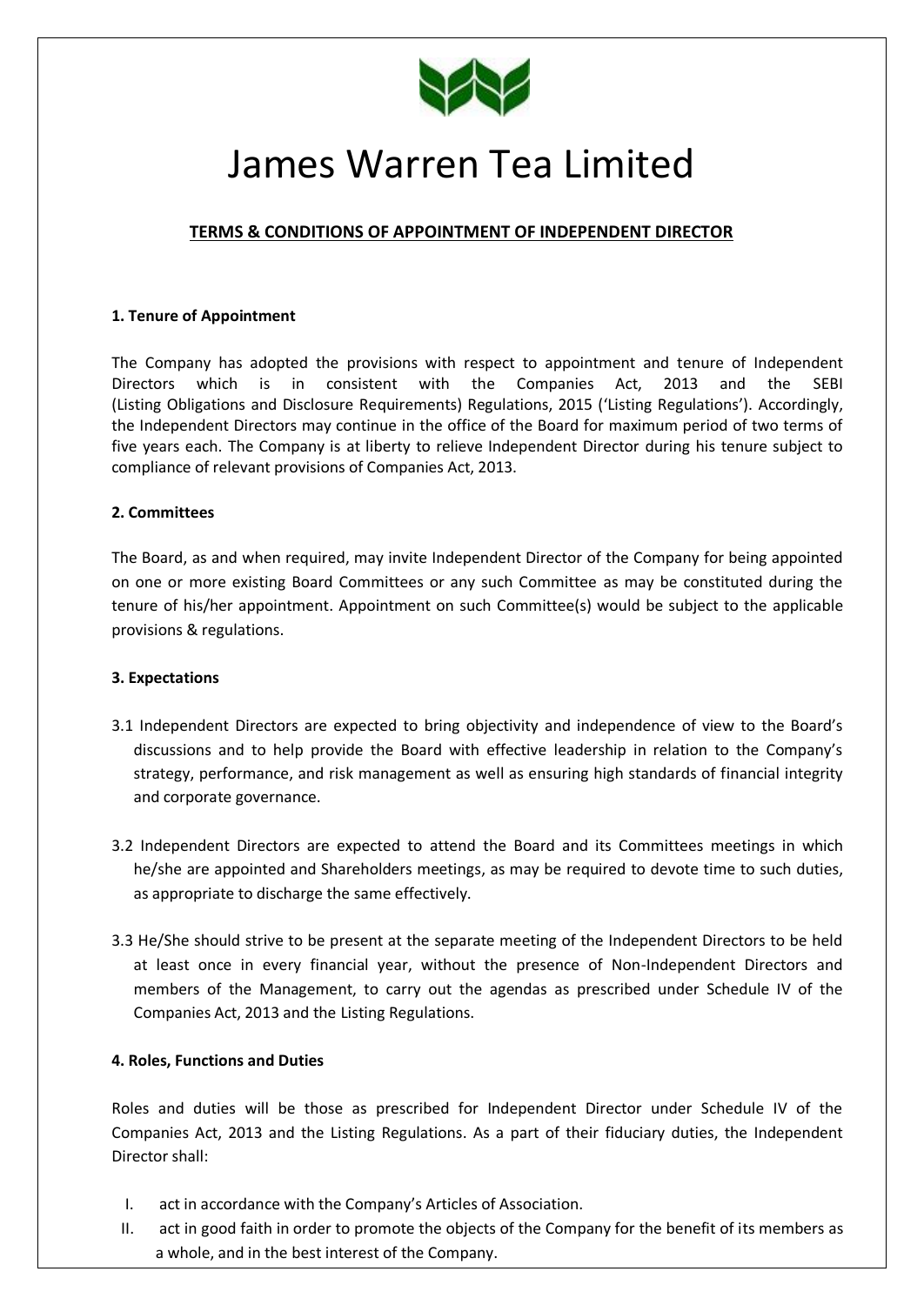- III. undertake appropriate induction and regularly update and keep himself/herself well informed with the Company and the external environment in which it operates.
- IV. discharge his/her duties with due and reasonable care, skill and diligence.
- V. neither be engaged in, nor do any act in which he/she may have a direct or indirect interest that may possibly conflict with the interest of the Company and/or which is in contrary with the status of being an Independent Director of the Company. (Please refer to clause 7 for full explanation on conflict of interest).
- VI. not achieve or attempt to achieve any undue gain or advantage either to self or to his/her relatives, partners or associates.
- VII. not assign his/her office as Director and any such assignments if so made shall be considered as void.
- VIII. ascertain and ensure that the Company has an adequate and functional Vigil Mechanism (Whistle Blower Policy).
- IX. pay attention in safeguarding the interests of all the stakeholders, particularly the minority shareholders and balance the conflicting interest of the Stakeholders.
- X. assist the Company in implementing the best Corporate Governance practices.

In addition to the above requirements role of Independent Director shall involve the following key elements:

**Independent Judgement**: He/She shall help in bringing an independent judgement to bear on the Board's deliberations especially on issues of strategy, performance, risk management, resources, key appointments and standard of conduct.

**Performance**: He/She shall help in evaluating and scrutinising the performance of the Board and the management in the meetings, as per agreed goals and objectives;

**Risk**: He/She shall satisfy himself/herself on the integrity of the financial information and controls and systems of risk management be robust and defensible;

**People**: Independent Directors shall be responsible for determining appropriate levels of remuneration of Executive Directors, Key Managerial Personnel and other Senior Management personnel and shall have a prime role in appointing and wherever necessary shall recommend the removal of the Executive Directors, Key Managerial Personnel and other Senior Management personnel and also in succession planning;

**Reporting**: He/She take the responsibility for the processes for accurately reporting on performance and the financial position of the Company.

**Compliance**: They shall keep governance and compliance with the applicable legislation and regulations under review and in conformity of the Company's practice to the accepted norms.

# **5. Sitting Fees/Remuneration**

Sitting fees for meeting of the Board or a Committee thereof will be paid in accordance with the decision of the Board. The fees may be revised by the Board as and when deem desirable.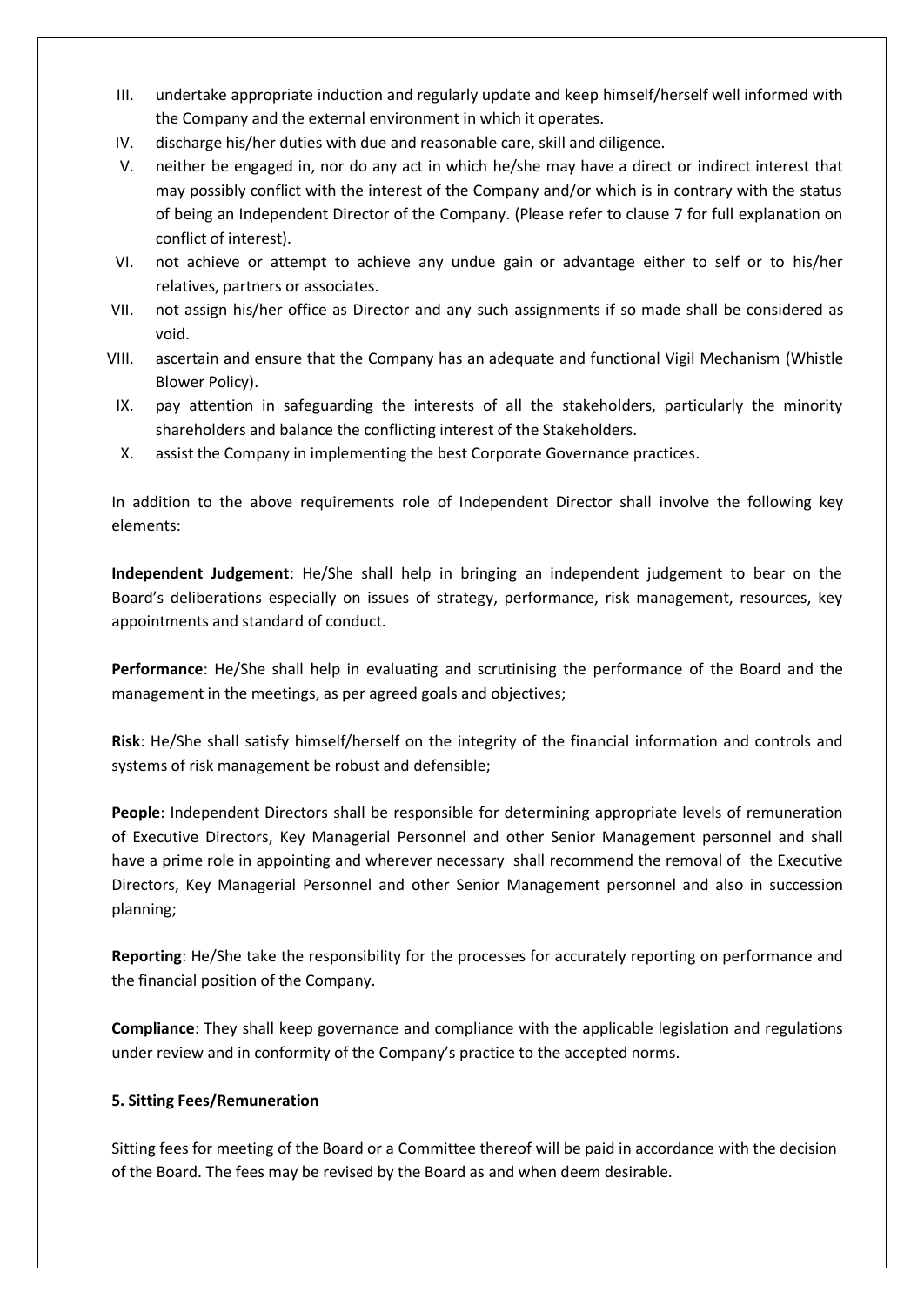#### **6. Reimbursement of Expenses**

- 6.1 In addition to the remuneration as described in paragraph 5 above, the Company will, during continuation of tenure as a Director, will reimburse for travelling and accommodation and any other incidental expenses incurred by the Independent Directors for the performance of their roles and duties on actual basis.
- 6.2 There may be occasions when the Independent Director may consider necessary to obtain independent professional advice to discharge his/her duties. The Company will reimburse the entire cost of expenditure incurred for the purpose in accordance with the Company's policy.

# **7. Disclosure of Interest**

- 7.1 It is accepted and acknowledged that the Independent Director may have business interests other than those of the Company. Therefore, as a condition to his/her appointment as Independent Director of the Company, He/She is required to disclose his/her concern or interest in any such other Companies or Body Corporates, firms, or any other association of individuals which shall also include his/her shareholding/ interest in such Body Corporates/ firms, to the Board in writing at the first meeting of the Board in every financial year or whenever there is any change in the disclosures already made, then at the first Board meeting held after such change, in the form as prescribed under the Companies Act, 2013.
- 7.2 In case that he/she is in any way, whether directly or indirectly, concerned or interested in a contract or arrangement or proposed contract or arrangement entered or to be entered by the Company, he/she shall disclose the nature of such concern or interest in the meeting of the Board in which the contract or arrangement is discussed and shall not participate in that discussion. A general notice that you are interested in any contracts with a particular person, firm or company is acceptable.
- 7.3 In the circumstance that seems likely to change and might give rise to a conflict of interest which may lead the Board to judge his/her independency on Board. This should be disclosed to both the Board of Directors and the Company Secretary at the earliest but not later than the Meeting of the Board held after such change.

#### **8. Insurance**

The Company has not undertaken any insurance for Independent Director as of now.

# **9. Confidentiality**

All information acquired during the tenure of Independent Director is confidential to the Company and shall not be disclosed, either during the appointment or subsequent to termination (by whatever means) to third parties without prior approval from the Board of Directors of the Company unless required by law or by the rules of any stock exchange or regulatory body. On reasonable request, he/she shall surrender all documents and other materials made available to him/her by the Company.

Attention is also drawn to the requirements under the applicable regulations and the Company's prohibition of insider trading Code which concerns the disclosure of price sensitive information and dealing in the securities of the Company. Consequently one should avoid making any statements or performing any transactions that might risk a breach of these requirements without prior clearance from the Chairman or the Company Secretary.